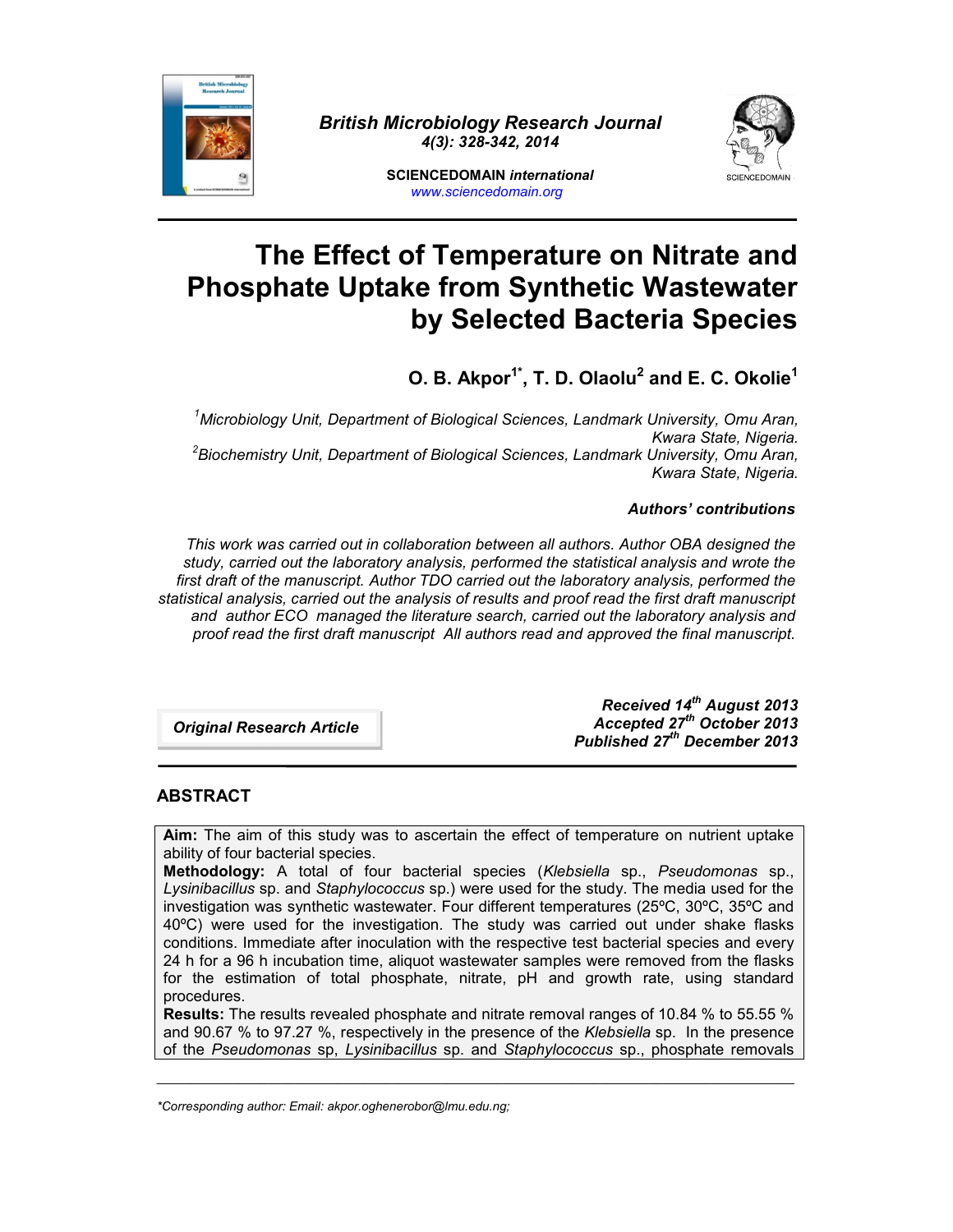ranges of 0.36 % to 46.98 %, 11.89 % to 50.80 % and 2.74 % to 51.21 % were observed, respectively. For nitrate concentrations, removal levels that ranged from 2.19 % to 92.95 %, 0.97 % to 23.12 % and 7.56 % to 91.66 % were observed in the presence of *Pseudomonas* sp, *Lysinibacillu s*sp. and *Staphylococcus* sp., respectively. All the test bacterial species showed some measure of efficiency in phosphate removal. For nitrate removal, the *Lysinibacillus* sp. did not exhibit remarkable nitrate removal ability at any of the temperatures. In addition, the optimum temperatures for phosphate removals were observed to be 30ºC to 40ºC for the *Klebsiella* sp. and *Pseudomonas* sp; and 30ºC to 35ºC for the *Lysinibacillus* sp. and *Staphylococcus* sp. For nitrate removal, optimum temperatures for removal were observed to be 25ºC to 40ºC, for the *Klebsiella* sp and 25ºC to 35ºC, for the *Pseudomonas* sp. and *Staphylococcus* sp.

**Conclusion:** The study was able to reveal the optimum temperatures for phosphate and nitrate uptake in synthetic wastewater by the test bacterial species.

*Keywords: Bacterial species; nutrient uptake; wastewater.*

# **1. INTRODUCTION**

It is reported that nutrient-linked causes are the basis for approximately 25 % of all water body impairments. Some of these impairments include oxygen depletion, algal growth, ammonia, harmful algal blooms, biological integrity, and turbidity [1]. Although phosphorus (used in the cells mainly for production of phospholipids, ATP and nucleic acid ) and nitrogen (second most important nutrient after carbon, and may comprise more than 10% of a biomass) are important nutrients for living organisms, their presence in excess amount in receiving water bodies is the leading cause of eutrophication [2,3].

The eutrophication of receiving water bodies is due to the presence of nutrients in excessive amounts. Eutrophication could lead to the depletion of oxygen, death of aquatic life and other hazards to human population and the environment [4,5]. Owing to the negative impacts of eutrophication, there is the need to treat wastewater effluents to reduce nutrient limits that complies with standards set by regulatory bodies [1].

The most commonly used treatment methods used in the elimination of phosphorus and nitrogen from polluted wastewater are chemical and biological [6]. Because of its simplicity, economy and various other environmental benefits, biological removal processes is advocated over chemical methods in recent [7]. Chemical methods are also not encouraged because of the high cost of the chemical process and volume of sludge produced during treatment [8]. Over the few decades, biological nutrient removal processes have been employed for the removal of total nitrogen and phosphorus from wastewater by using different microorganisms under different environmental conditions [9].

Although other microorganisms such as fungi, protozoa and microalgae have been implicated in nutrient removal from wastewater, nutrient removal in wastewater treatment systems have been attributed mainly to bacteria [10]. Bacteria are known to be of great numerical importance in the activated sludge system and are responsible for the stabilization of wastes coming into a treatment plant. A number of studies have revealed the involvement and efficiency of bacteria in nutrient removal from wastewater. A number of bacteria, such as *Pseudomonas*, *Klebsiella*, *Acinetobacter, Escherichia coli*, *Bacillus* and *Enterobacter* have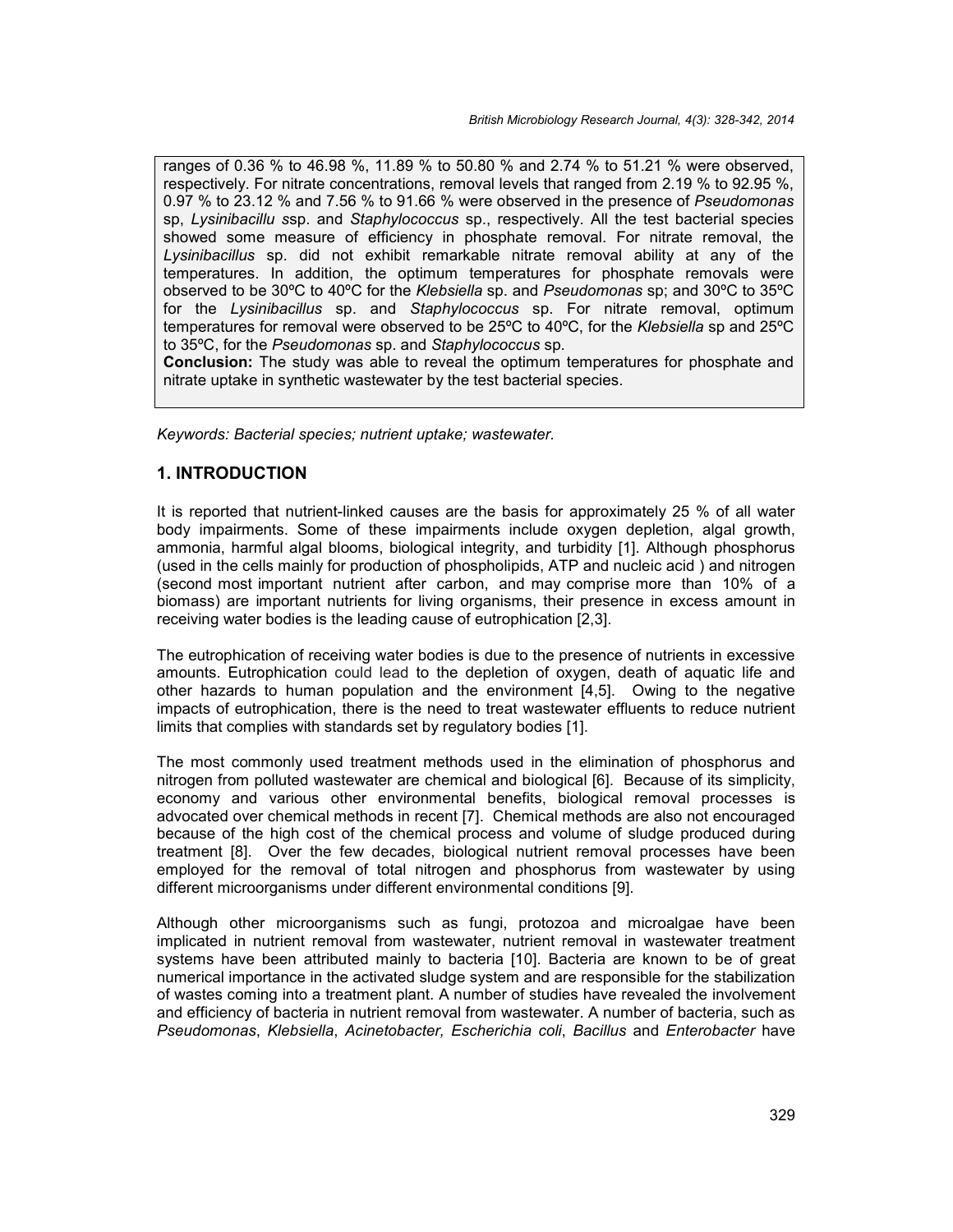been reported by several investigators as important in biological nutrient removal [5,11,12, 13,14].

In biological nutrient removal systems, an optimum temperature condition is essential for the efficiency of the treatment processes. This is because temperature is known to have influence on water chemistry and biological activities. Also, microbial growth is known to be strongly influenced by temperature, with optimal temperatures for microbial activity indicated to range from 20-25ºC [15]. This investigation was therefore aimed at ascertaining the role of temperature in nutrient uptake abilities of four bacteria species *Pseudomonas* sp*., Klebsiella*sp*., Lysinibacillus*sp*.* and *Staphylococcus* sp.

## **2. MATERIAL AND METHODS**

A total of four bacterial species (*Pseudomonas* sp*., Klebsiell a*sp*, Lysinibacillu s*sp*.* and *Staphylococcus* sp.) were used for this study. The isolates were obtained from the Department of Microbiology, Ekiti State Univesrity, Ado Ekiti, Ekiti State, Nigeria. Prior use, the isolates were maintained in nutrient agar slants and stored at 4ºC till needed. Before usage, all isolates were first streaked in nutrient agar plates to ascertain their purity.

For nutrient removal studies, the isolates were cultured in nutrient broth and incubated for 18 h to 24 h in an incubator at 37ºC. The population of the bacteria in the nutrient broth was estimated, using standard plating procedures [17]. For this study, the population of cells that were used for inoculation was 2.91 x 10<sup>8</sup> cfu/mL, 6.31 x 10<sup>8</sup> cfu/mL, 1.75 x 10<sup>8</sup> cfu/mL and 7.1x10<sup>8</sup> cfu/mL for the *Klebsiella*sp., *Pseudomonas* sp,*Lysinibacillus*sp. and *Staphylococcus* sp, respectively.

For the nutrient removal studies, the media that was used was synthetic wastewater. The synthetic wastewater was composed of 5.0 g/L sodium acetate, 0.5 g/L magnesium sulphate, 0.5 g/L potassium nitrate, 0.5 g/L potassium dihydrogen phosphate, 1.0 g/L meat extract, 1.0 g/L peptone and 0.5 g/L sodium chloride. The different components of the media were weighed and dissolved separately in small quantities of deionised water before combining everything together as one media and making up to the desired mark.

Initially, the media was dispensed in 200 mL quantity in 250 mL Erlenmeyer flasks, which were plugged with non-adsorbent cotton wool and sterilised in an autoclave at 121  $^{\circ}$ C at 2.07 kg/cm<sup>2</sup> for 15 min. After sterilisation, aliquot samples from each of the flasks were taken and cultured in nutrient agar plates and then incubated. This was to ascertain the efficiency of the sterilisation conditions. Only flasks whose samples did not show any growth in the culture plates were used for the nutrient removal studies.

After sterilisation, a known population of the respective bacterial species were inoculated into each flask and incubated at the required temperatures for the study. Just immediately after inoculation and every 24 h for 96 h, aliquot samples of 20 mL were taken from each flask for the determination of the phosphate and nitrate concentrations, growth rate and pH, using standard procedures [16]. Phosphate, nitrate and pH were determined using the ascorbic acid method, salicylate method and pH meter, respectively.

In this study, all reagents used were of analytical grade. Also, all experimental setups were carried out in triplicate.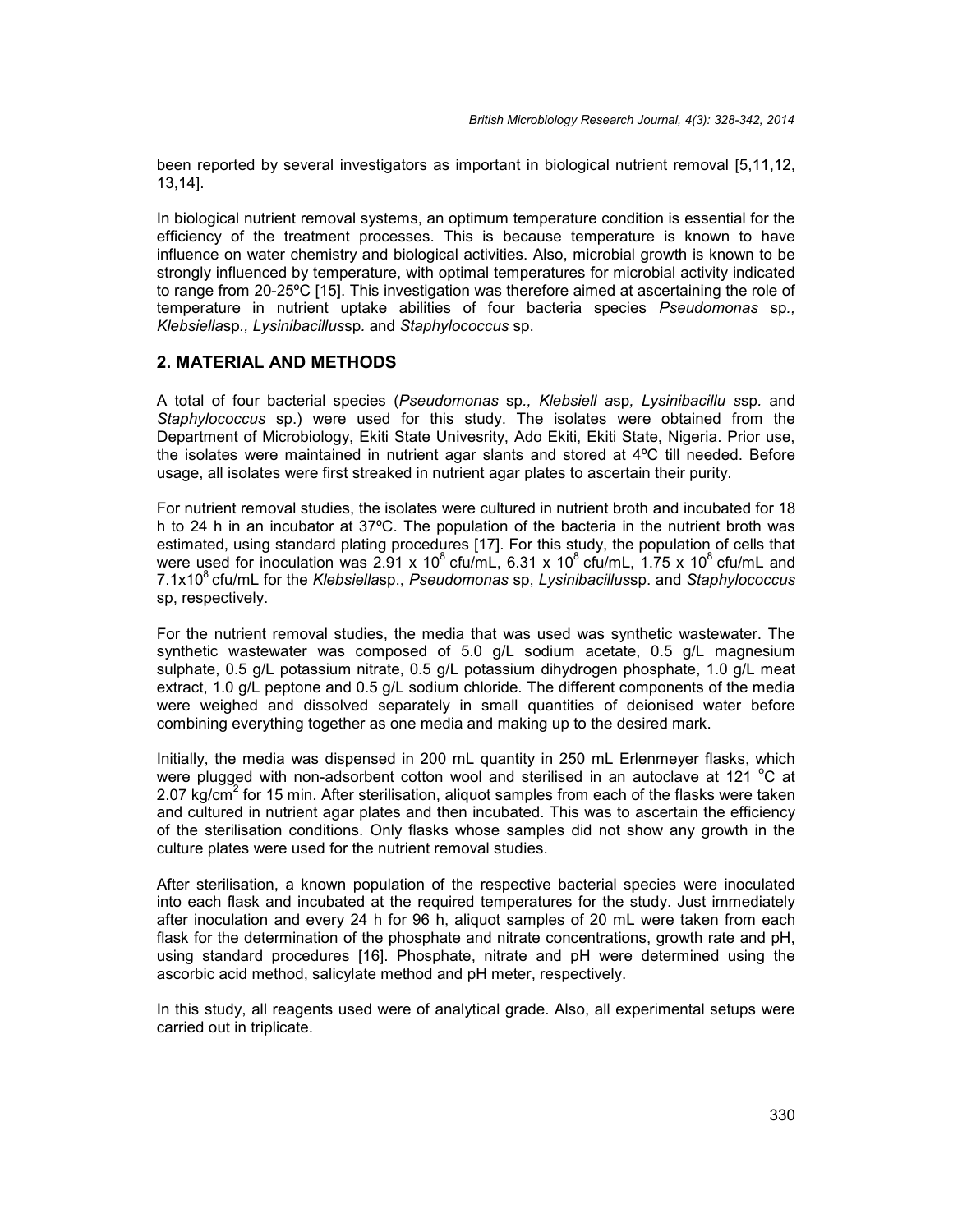Generally, all statistical analysis was carried out using the PAST (paleontological statistics software package for education and data analysis [17]. The test for the comparison of means was done using the one-way analysis of variance (ANOVA). All statistics were run at probability level of 0.05.

## **3. RESULTS AND DISCUSSION**

In the presence of the *Klebsiella*sp., although there were decreases in phosphate concentration in the wastewater at the different temperatures, significant decreases were only observed at incubation temperatures of 30ºC, 35ºC and 40ºC. The significant decreases were observed from 48 h to the end of incubation. At the expiration of the 96 h incubation period, phosphate concentration in the wastewater was observed to decrease from an initial value of 191.6 mg/L to 170.8 mg/L at  $25^{\circ}$ C, 77.1 mg/L at 30 $^{\circ}$ C, 83.0 mg/L for 35 $^{\circ}$ C and 85.2 mg/L, at 40ºC (Fig. 1). The decreases in phosphate concentrations at 30ºC, 35ºC and 40ºC were observed to be significantly different from that at 25ºC (P≤ 0.05).

For nitrate concentration in the presence of the *Klebsiella*sp., significant decreases were observed from the 24 h of incubation at incubation of concentration 25ºC, 30ºC and 35ºC. However at the 96 h incubation period, significant decreases in concentration were observed at the different temperatures. From an initial concentration of 256.3 mg/L, nitrate levels were observed after 96 h to be 23.9 mg/L, 11.2 mg/L, 7.0 mg/L and 18.4 mg/L, at 25ºC, 30ºC, 35 ºC and 40ºC, respectively (Fig. 2). Generally, the decrease in nitrate concentration in the presence of the *Klebsiella*sp. was not observed to be significantly different at the different incubation temperatures (P≤ 0.05).



**Fig. 1. Trend in phosphate removal at the different temperatures in presence of the** *Klebsiella* **sp**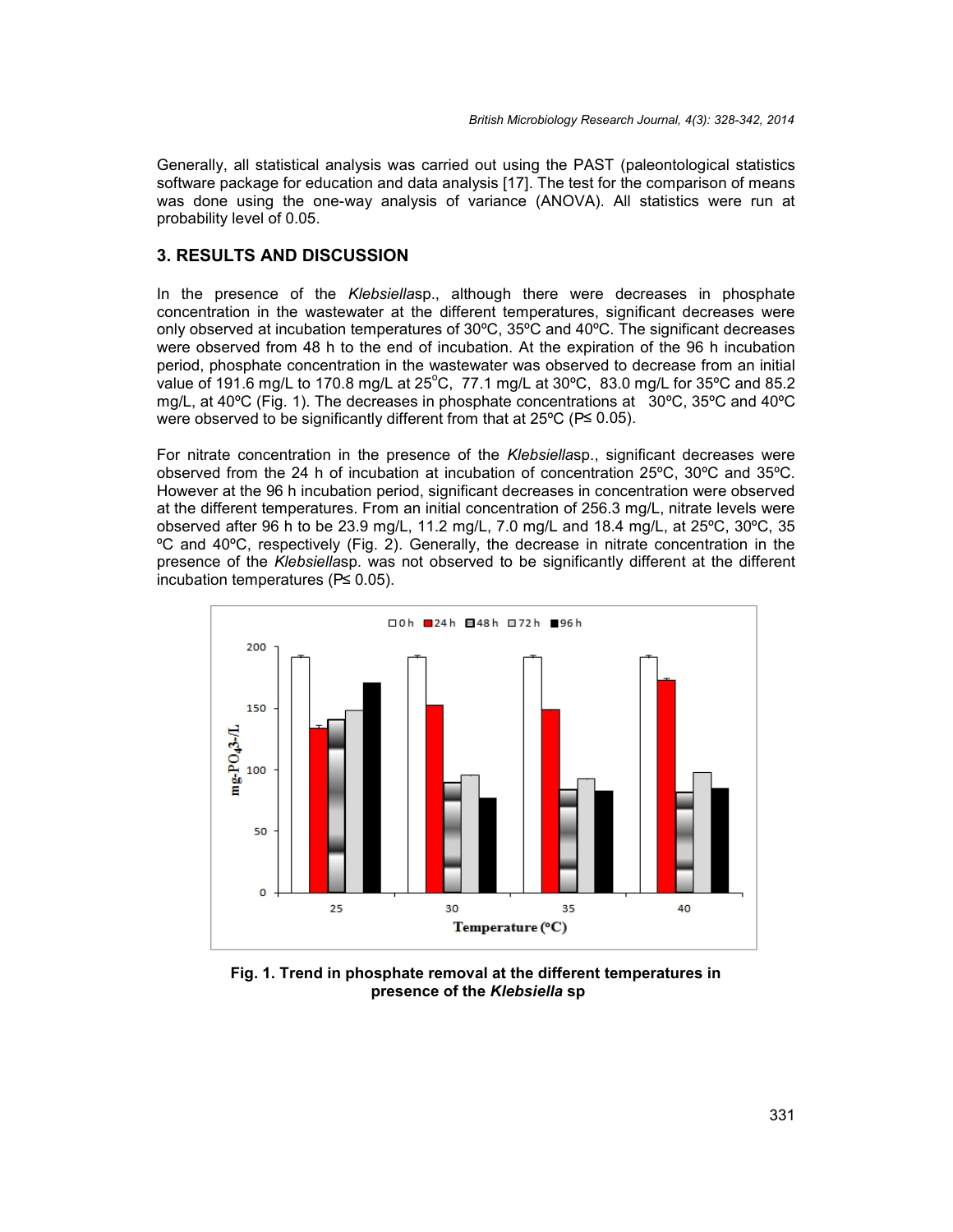

**Fig. 2. Trend in nitrate removal at the different temperatures in presence of the** *Klebsiella* **sp.**

As shown in figure 5, in the presence of the *Lysinibacillus* sp., remarkable decreases in phosphate concentrations were only observed at temperature of 30ºC and 35ºC. No remarkable decreases were observed at temperatures of 25ºC and 40ºC. At 30ºC and 35ºC, remarkable decreases were observed from 48 h till the end of the incubation period. From an intial concentration of 191.5 mg/L, phosphate concentrations were observed to be 191.6 mg/L at 25ºC, 94.3 mg/L at 30ºC, 104.9 mg/L, at 35ºC and 168.8 mg/L, at 40ºC (Fig. 3). The phosphate levels at temperatures of  $30^{\circ}$ C and  $35^{\circ}$ C were observed to be significantly lower than those at 25 $\degree$ C and 40 $\degree$ C (P  $\leq$  0.05).

For nitrate removal in presence of the *Lysinibacillus*sp., no significant decreases in concentration were observed at the different temperatures. Slight decreases in concentration were however observed 25ºC. From an initial concentration of 256.3 mg/L, nitrate levels after the 96 h incubation period were found to be 197.0 mg/L, 252.9 mg/L, 239.2 mg/L and 249.9 mg/L, at 25ºC, 30ºC, 35ºC and 40ºC, respectively (Fig. 4). Generally, no significant differences in nitrate levels were observed between the different temperatures (P≤ 0.05).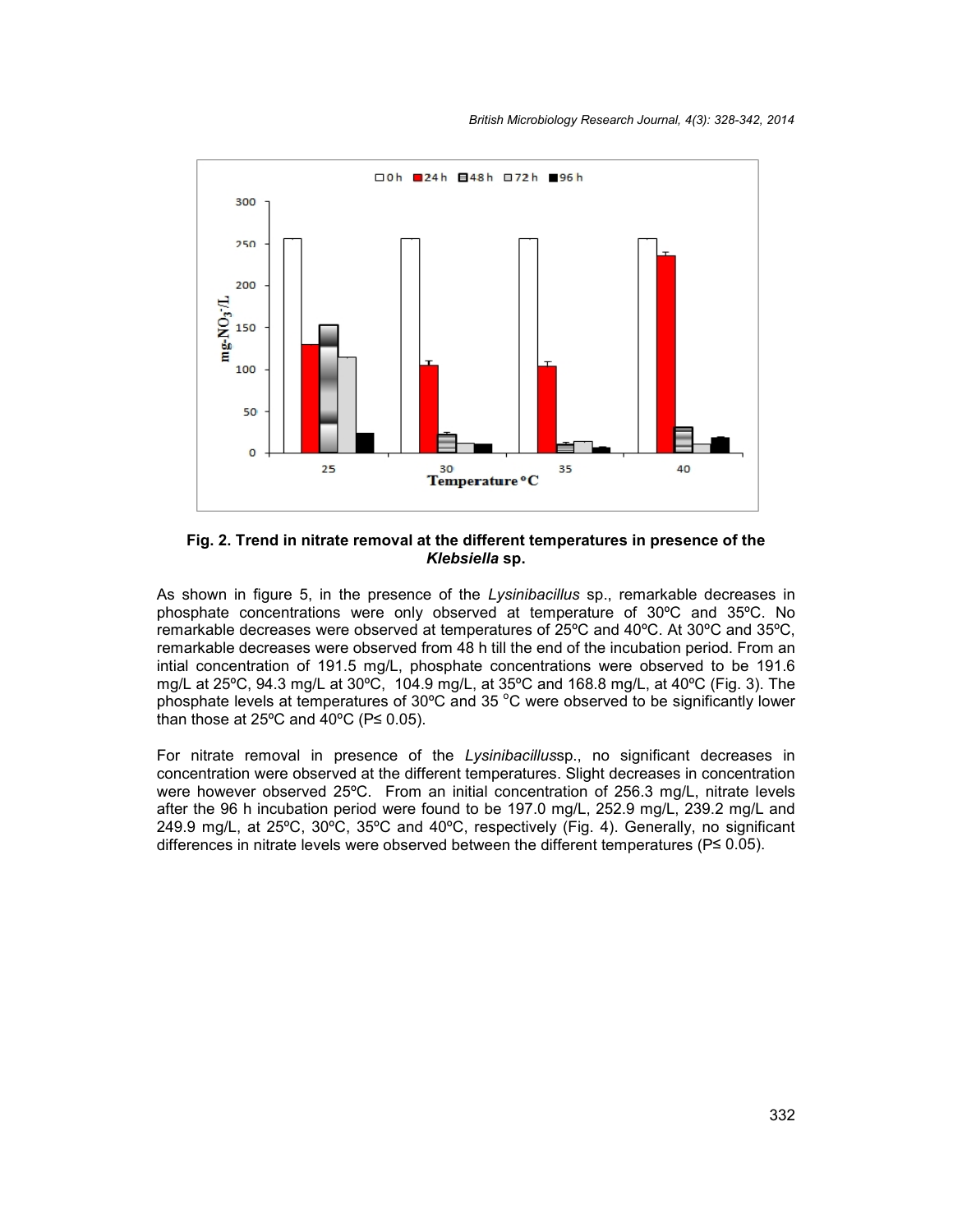

**Fig. 3. Trend in phosphate removal at the different temperatures in presence of the** *Lysinibacillus* **sp.**



**Fig. 4. Trend in nitrate removal at the different temperatures in presence of the** *Lysinibacillus* **sp.**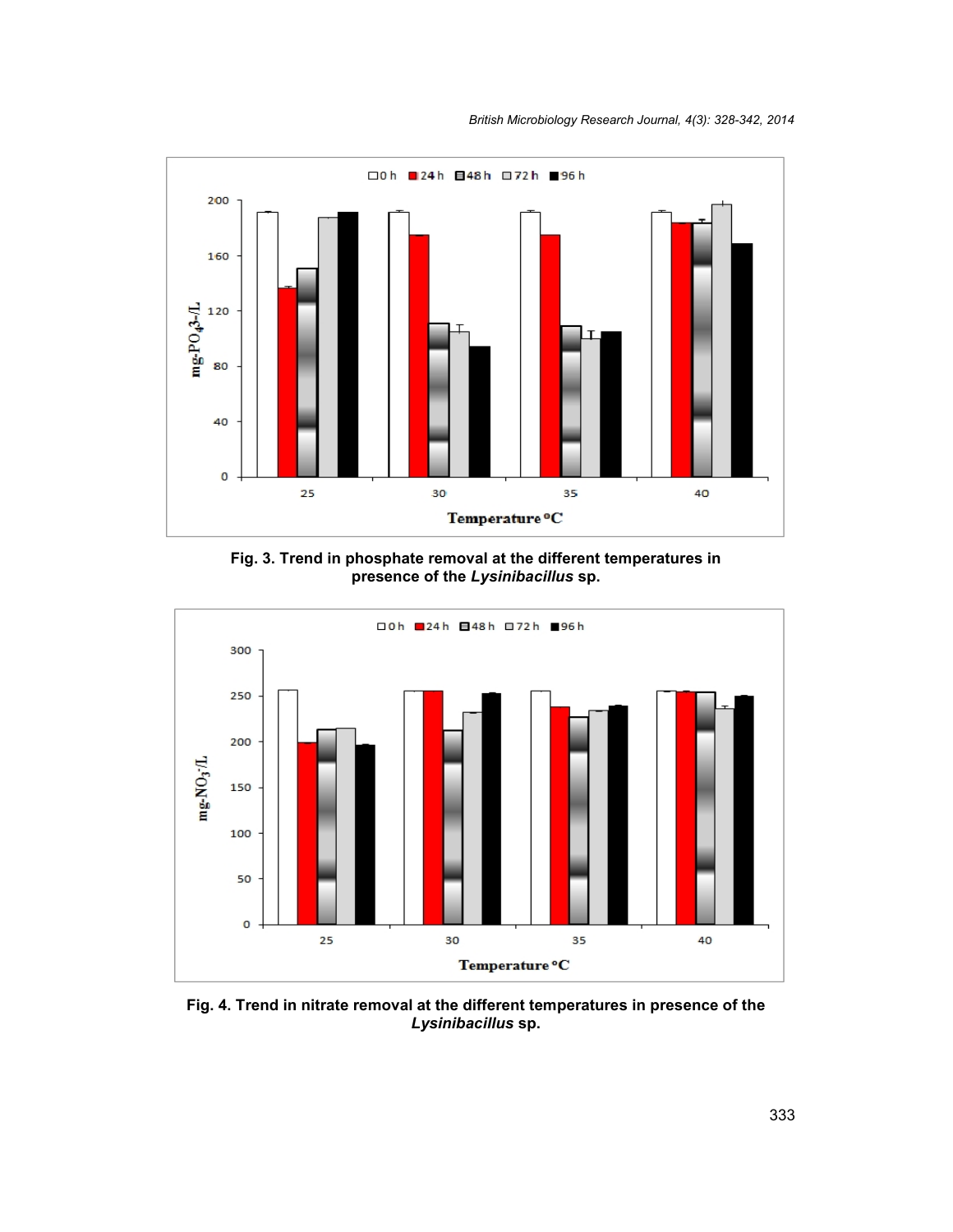When the *Pseudomonas* sp. was used for inoculation, only small decreases in phosphate concentration were observed between 24 h and 72 h incubation, after which there was a sharp increase with time at 25ºC. At incubation temperatures of 30ºC, 35ºC and 40ºC, although no decreases in concentrations were observed within the first 24 h of incubation, remarkable decreases were observed from 48 h to the end of incubation. At the expiration of the incubation periods, phosphate levels at the different temperatures were found to be 190.8 mg/L, 78.6 mg/L, 88.5 mg/L and 101.1 mg/L, at incubation temperatures of 25ºC, 30 ºC, 35ºC and 40ºC, respectively (Fig. 5). At the expiration of the incubation period, phosphate levels at temperatures of 30ºC, 35ºC and 40ºC were observed to be significantly lower than levels at 25ºC (P≤ 0.05).

In the case of nitrate concentration in presence of the *Pseudomonas* sp., significant removals were observed from 24 h to the end of incubation at temperatures of 25ºC, 30ºC, and 35ºC. At 40ºC, no remarkable decreases in concentration were observed. From an initial concentration of 267.70 mg/L, nitrate concentrations after the end of the incubation period were observed to be 11.5 mg/L, 20.8 mg/L, 18.6 mg/L and 261.0 mg/L, at temperature of 25ºC, 30ºC, 35ºC and 40ºC, respectively (Fig. 6). At the end of incubation, nitrate concentrations at 25ºC, 30ºC and 35ºC were observed to be significantly lower than concentration at 40ºC (P≤ 0.05).



**Fig. 5. Trend in phosphate removal at the different temperatures in presence of the** *Pseudomonas* **sp.**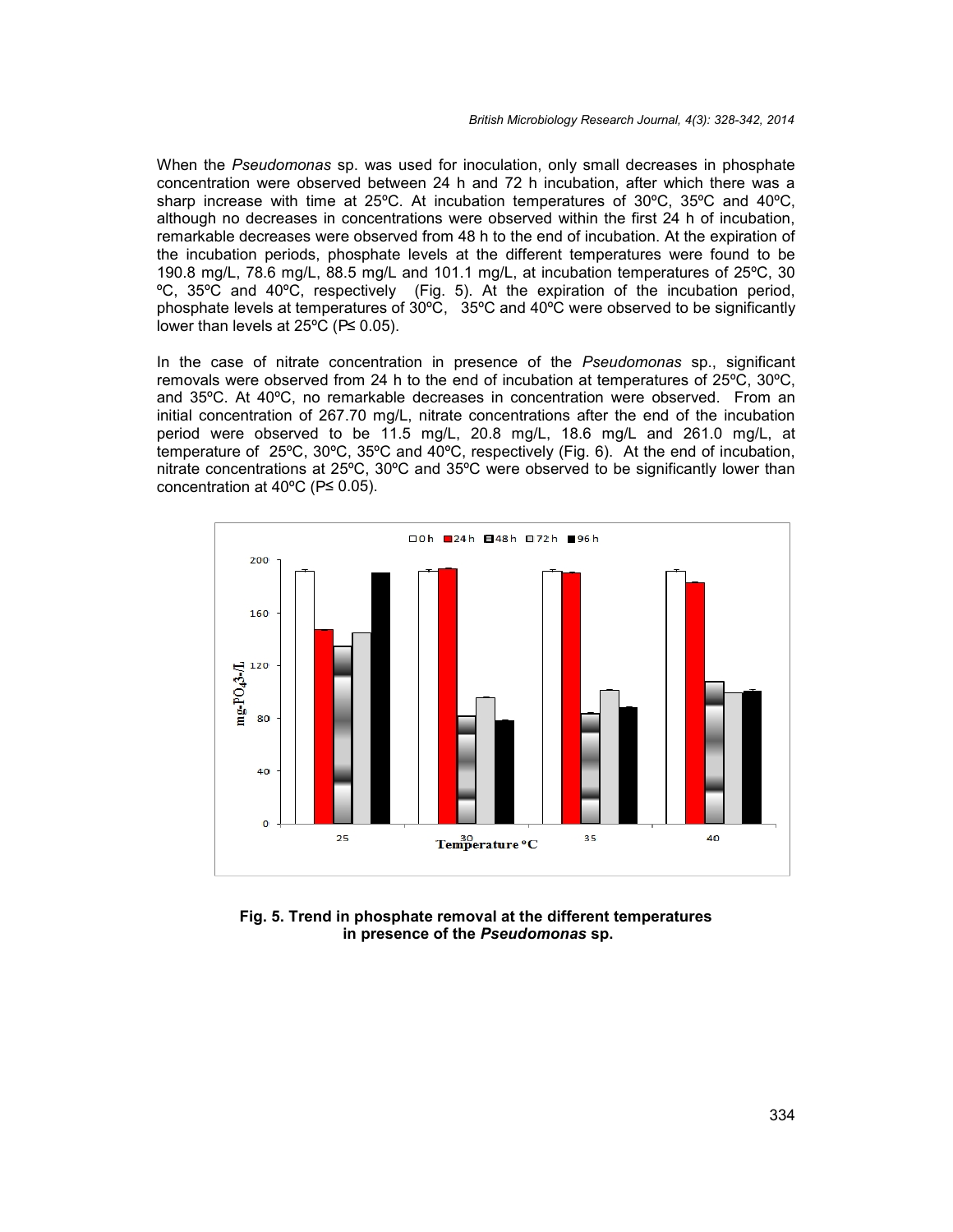

**Fig. 6. Trend in nitrate removal at the different temperatures in presence of the** *Pseudomonas* **sp.**

In the presence of the *Staphylococcus* sp., significant phosphate removals were only observed at 30ºC and 35ºC. At 25ºC, slight decreases in concentration were observed between 24 h and 48 h. At 40ºC, no notable decreases in concentration were observed within the first 72 h of incubation. From an initial concentration of 191.50 mg/L, phosphate levels after the 96h incubation period were found to be 186.2 mg/L at 25ºC, 93.4 mg/L at 30 ºC, 94.6 mg/L at 35ºC and 121.0 mg/L at 40ºC (Fig. 7). The phosphate decreases at temperatures of 30ºC and 35ºC were observed to be significantly lower than levels at 25ºC and 40ºC (P≤ 0.05).

For nitrate removals in presence of the *Staphylococcus* sp were observed to decrease significantly from 48 h to the end of the incubation period at incubation temperatures of 25 ºC, 30ºC and 35ºC. At 40ºC, no remarkable decreases in nitrate levels were observed with incubation time. At end of the incubation period, nitrate levels were found to decrease from initial levels of 256.3 mg/L to 33.9 mg/L, 21.4 mg/L and 27.6 mg/L and 236.1 mg/L at temperatures of 25ºC, 30ºC, 35ºC and 40ºC, respectively (Fig. 8).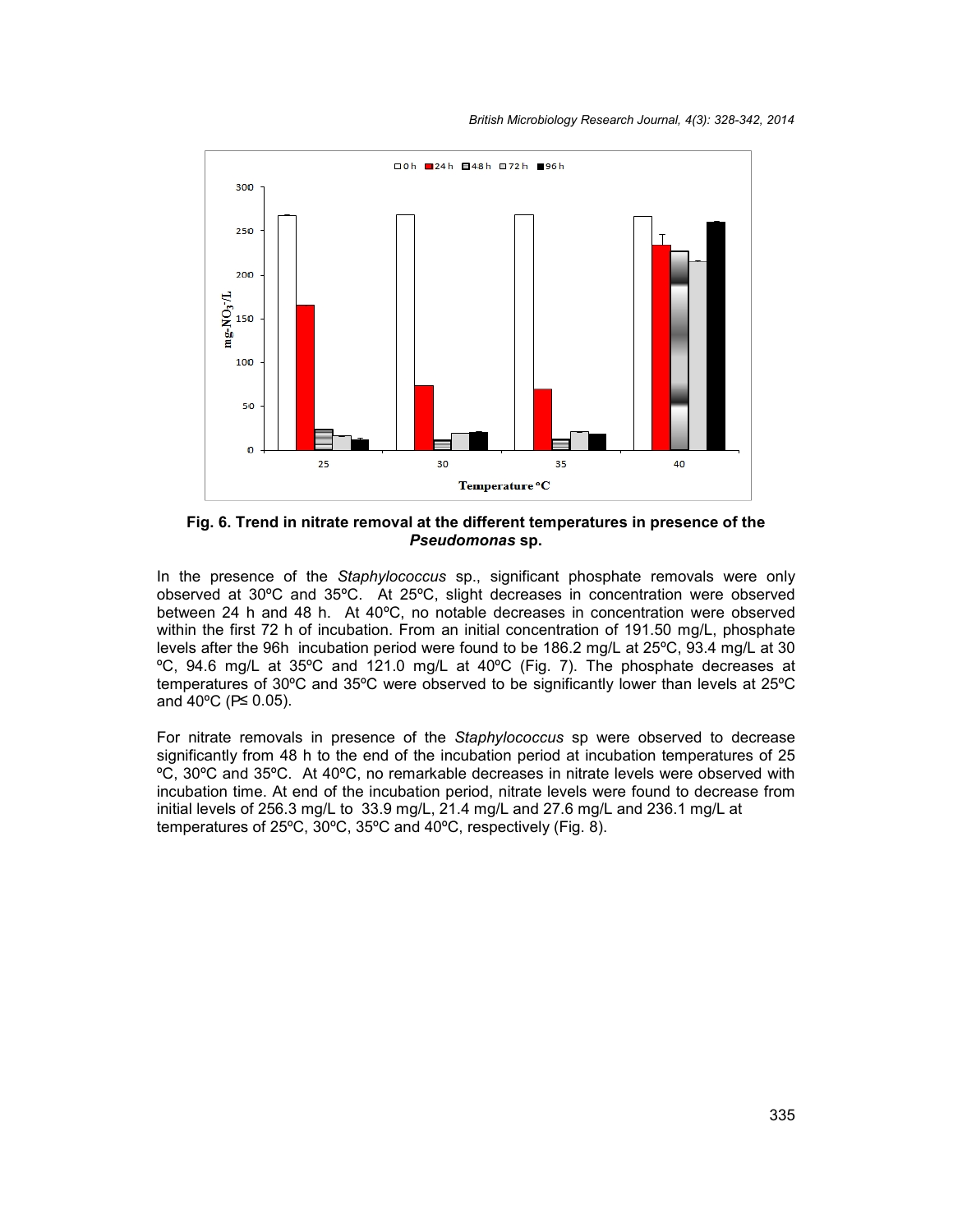

**Fig. 7. Trend in phosphate removal at the different temperatures in presence of the** *Staphylococcus* **sp.**



**Fig. 8. Trend in nitrate removal at the different temperatures in presence of the** *Staphylococcus* **sp.**

With respect to percentage nutrient removal at the different temperatures, maximum phosphate and nitrate removals of 59.8% and 97.3% were observed at 30 ºC and 35 ºC, respectively in presence of the *Klebsiella* sp. In the presence of the *Pseudomonas* sp., maximum phosphate and nitrate removals of 59.0% and 92.8% were observed at 30 ºC and 35 ºC, respectively. Also, the highest phosphate removal levels of 50.8% and 51.2% were observed at 30 ºC in presence of the *Lysinibacillu s*sp. and *Staphylococcus* sp., respectively.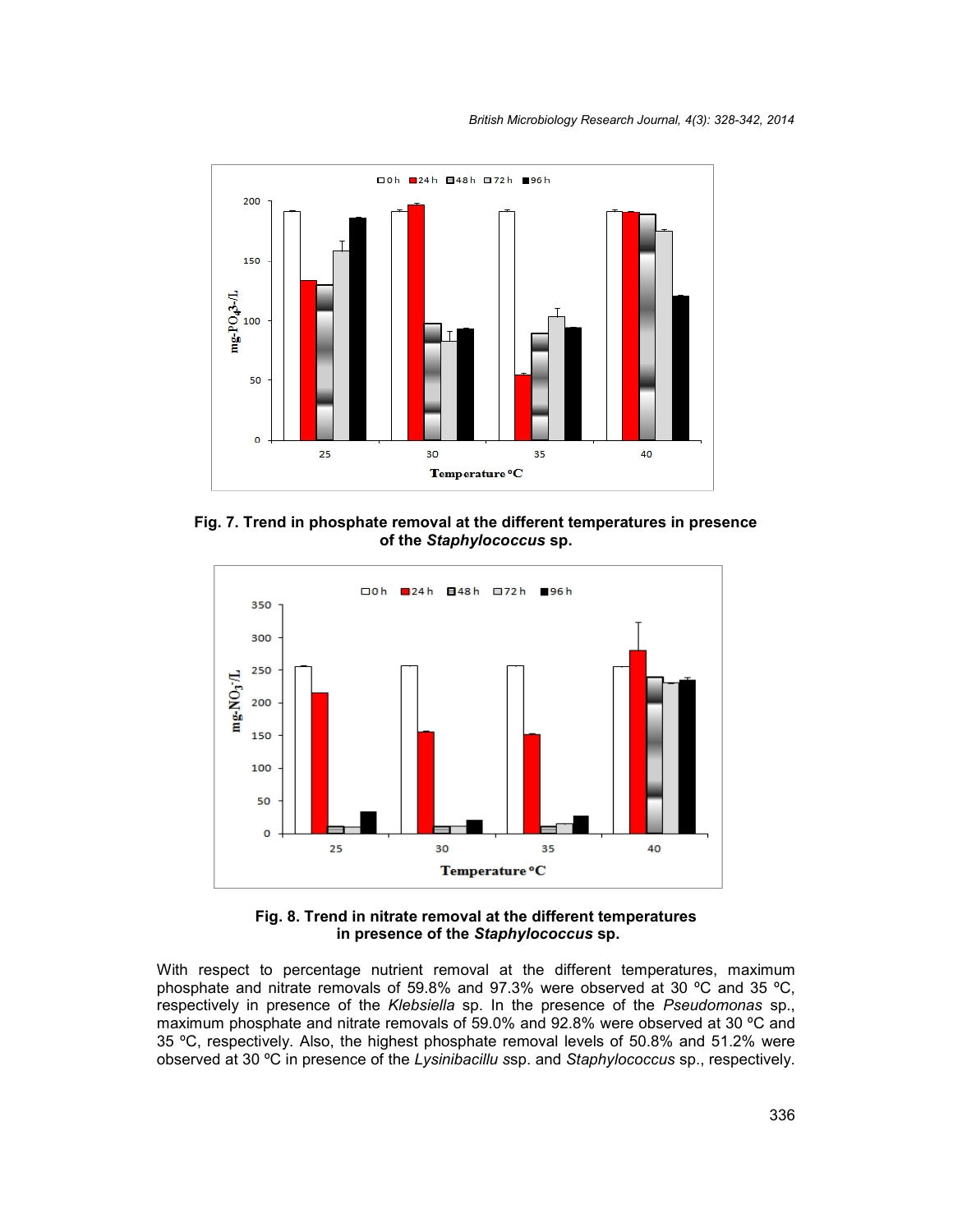For nitrate removal, the highest levels were observed at 25ºC and 35ºC in the presence of the *Lysinibacillu s*sp. and *Staphylococcus* sp., respectively (Table 1).

| <b>Temperature</b> | <b>Initial</b> | <b>Final</b> | %       | <b>Initial</b> | <b>Final</b> | % removed |
|--------------------|----------------|--------------|---------|----------------|--------------|-----------|
|                    | (mg/L)         | (mg/L)       | removed | mg/L           | mg/L         |           |
|                    | Phosphate      |              |         | <b>Nitrate</b> |              |           |
| Klebsiella sp.     |                |              |         |                |              |           |
| $25^{\circ}$ C     | 191.6          | 170.8        | 10.8    | 256.1          | 23.9         | 90.7      |
| $30^{\circ}$ C     | 191.6          | 77.1         | 59.8    | 256.9          | 11.2         | 95.6      |
| $35^{\circ}$ C     | 191.6          | 83.0         | 56.7    | 256.9          | 7.0          | 97.3      |
| $40^{\circ}$ C     | 191.6          | 85.2         | 55.6    | 256.9          | 18.4         | 92.9      |
| Lysinibacillussp.  |                |              |         |                |              |           |
| $25^{\circ}$ C     | 191.5          | 191.6        | $-0.1$  | 256.3          | 197.0        | 23.1      |
| $30^{\circ}$ C     | 191.6          | 94.2         | 50.8    | 255.4          | 252.9        | 1.0       |
| $35^{\circ}$ C     | 191.6          | 104.9        | 45.2    | 256.1          | 239.2        | 6.6       |
| $40^{\circ}$ C     | 191.6          | 168.8        | 11.9    | 255.2          | 249.6        | 2.2       |
| Pseudomonas sp.    |                |              |         |                |              |           |
| $25^{\circ}$ C     | 191.5          | 190.8        | 0.4     | 267.7          | 11.5         | 91.6      |
| $30^{\circ}$ C     | 191.5          | 78.6         | 59.0    | 268.4          | 20.8         | 92.3      |
| $35^{\circ}$ C     | 191.5          | 88.5         | 53.8    | 256.0          | 18.6         | 92.8      |
| $40^{\circ}$ C     | 191.5          | 101.5        | 47.0    | 266.8          | 260.9        | 2.2       |
| Staphylococcus sp. |                |              |         |                |              |           |
| $25^{\circ}$ C     | 191.5          | 186.2        | 2.7     | 256.3          | 33.9         | 86.8      |
| $30^{\circ}$ C     | 191.5          | 93.4         | 51.2    | 256.9          | 21.4         | 91.7      |
| $35^{\circ}$ C     | 191.6          | 94.6         | 50.6    | 256.0          | 27.6         | 89.2      |
| $40^{\circ}$ C     | 191.5          | 121.0        | 36.8    | 255.4          | 236.1        | 7.6       |

| Table 1. Percentage change in phosphate and nitrate concentrations at the different |  |
|-------------------------------------------------------------------------------------|--|
| temperatures in presence of the test bacterial species                              |  |

*Initial and final represent concentrations at 0 h and 96 h, respectively. Negative values represent % increases. P values are less than 0.05.*

The trend in pH in the presence of the test bacterial isolates during the nutrient removal study is displayed in Table 2. As shown in the Table, there was a general increase in pH with incubation time. This trend was irrespective of the bacterial species or the incubation temperature. There seemed to be a general gradual increase in pH from 5.9 towards neutral and alkalinity. In presence of the isolates, pH at the end of incubation was observed to range from 6.8 to 7.3, from 6.2 to 7.2, from 6.4 to 7.6, and from 6.5 to 6.6, in the presence of the *Klebsiella*sp., *Lysinibacillus*sp., *Pseudomonas* sp., and *Staphylococcus* sp., respectively (Table 2).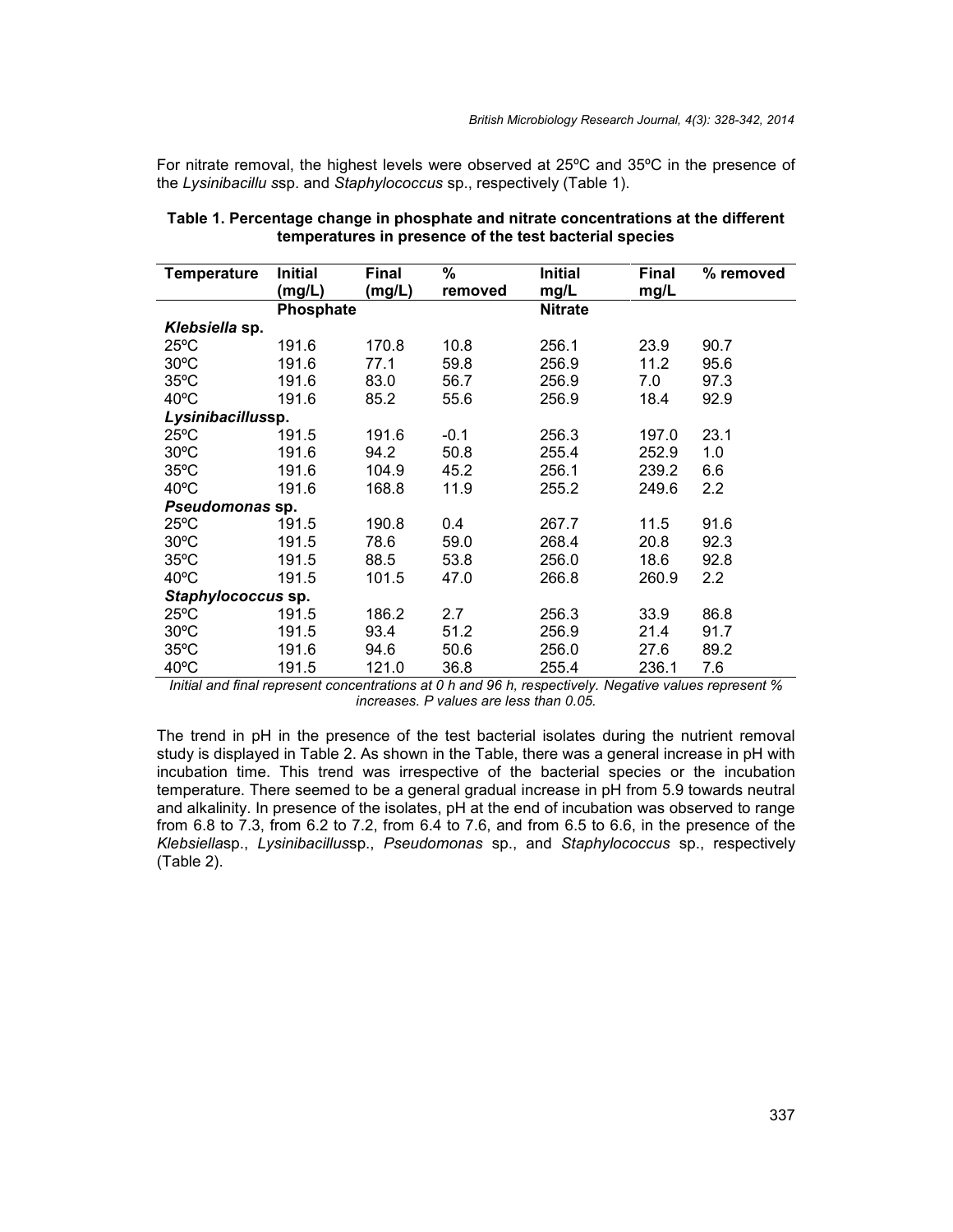| <b>Time</b>        | $25^{\circ}$ C | $30^{\circ}$ C | $35^{\circ}$ C | $40^{\circ}$ C |
|--------------------|----------------|----------------|----------------|----------------|
| Klebsiellasp.      |                |                |                |                |
| 0h                 | 5.9            | 6.6            | 5.9            | 6.6            |
| 24h                | 6.4            | 6.5            | 6.4            | 6.4            |
| 48h                | 6.9            | 6.6            | 6.9            | 6.6            |
| 72h                | 7.4            | 7.0            | 7.4            | 6.7            |
| 96h                | 7.3            | 7.3)           | 7.3            | 6.8            |
| Lysinibacillus sp. |                |                |                |                |
| 0h                 | 5.9            | 6.5            | 5.9            | 6.6            |
| 24h                | 6.3            | 6.3            | 6.3            | 6.4)           |
| 48h                | 6.7            | 6.3            | 6.7            | 6.3            |
| 72h                | 7.1            | 6.4            | 7.1            | 6.2            |
| 96h                | 7.2            | 6.5            | 7.2            | 6.2            |
| Pseudomonas sp.    |                |                |                |                |
| 0h                 | 5.9            | 6.5            | 5.9            | 6.6            |
| 24h                | 6.3            | 6.3            | 6.3            | 6.4            |
| 48h                | 6.9            | 6.4            | 7.0            | 6.3            |
| 72h                | 7.5            | 6.6            | 7.5            | 6.4            |
| 96h                | 7.6            | 6.9            | 7.6            | 6.4            |
| Staphylococcus sp. |                |                |                |                |
| 0h                 | 5.9            | 6.5            | 5.9            | 6.6            |
| 24h                | 6.2            | 6.3            | 6.2            | 6.6            |
| 48h                | 6.4            | 6.4            | 6.4            | 6.6            |
| 72h                | 6.5            | 6.5            | 6.5            | 6.5            |
| 96h                | 6.6            | 6.5            | 6.6            | 6.6            |

#### **Table 2. pH variations at the different temperatures in presence of the test bacterial species**

*All values are average of triplicate analysis.*

As shown in Table 3, growth rates of the test bacterial species during the nutrient removal studies were observed to range from 1.871 d<sup>-1</sup> to 1.987 d<sup>-1</sup>, 1.839 d<sup>-1</sup> to 1.970 d<sup>-1</sup>, from 1.850  $d^{-1}$  to 1.942  $d^{-1}$  from and from 1.837  $d^{-1}$  to 1.942  $d^{-1}$  in the presence of the *Klebsiellasp.*, *Lysinibacillus*sp., *Pseudomonas* sp. and *Staphylococcus* sp., respectively. In all the bacterial species, highest growth rates were observed at 25 °C (Table 3).

In the present study, the carbon source was acetate. The choice of acetate was deliberate. Previous investigators have indicated acetate as a preferred carbon source during nutrient removal studies [18,19]. The study was carried out using four bacterial isolates. The test bacterial species were isolated from domestic wastewater sources and have previously been implicated as having ability to degrade dietary oil substrate in wastewater [20]. The choice was of the isolates was deliberate. This was because since they have been reported to have oil degradation ability, exploring their efficiency in the removal of eutrophic nutrients in wastewater could reveal their bioremediation potential.

The study showed optimum temperature for nutrient removal by the test isolates to vary for phosphate and nitrate removals. The observation for phosphate indicates some measure of removals in presence of all the test isolate at temperature range of 30ºC and 35ºC. In the case of nitrate, optimum range for removal in presence of the three isolates (*Klebsiella* sp. *Pseudomonas* sp. and *Staphylococcus* sp.) that displayed uptake efficiencies was 25ºC to 35ºC. In a study on the effect of temperature on the nutrient removal efficiency of three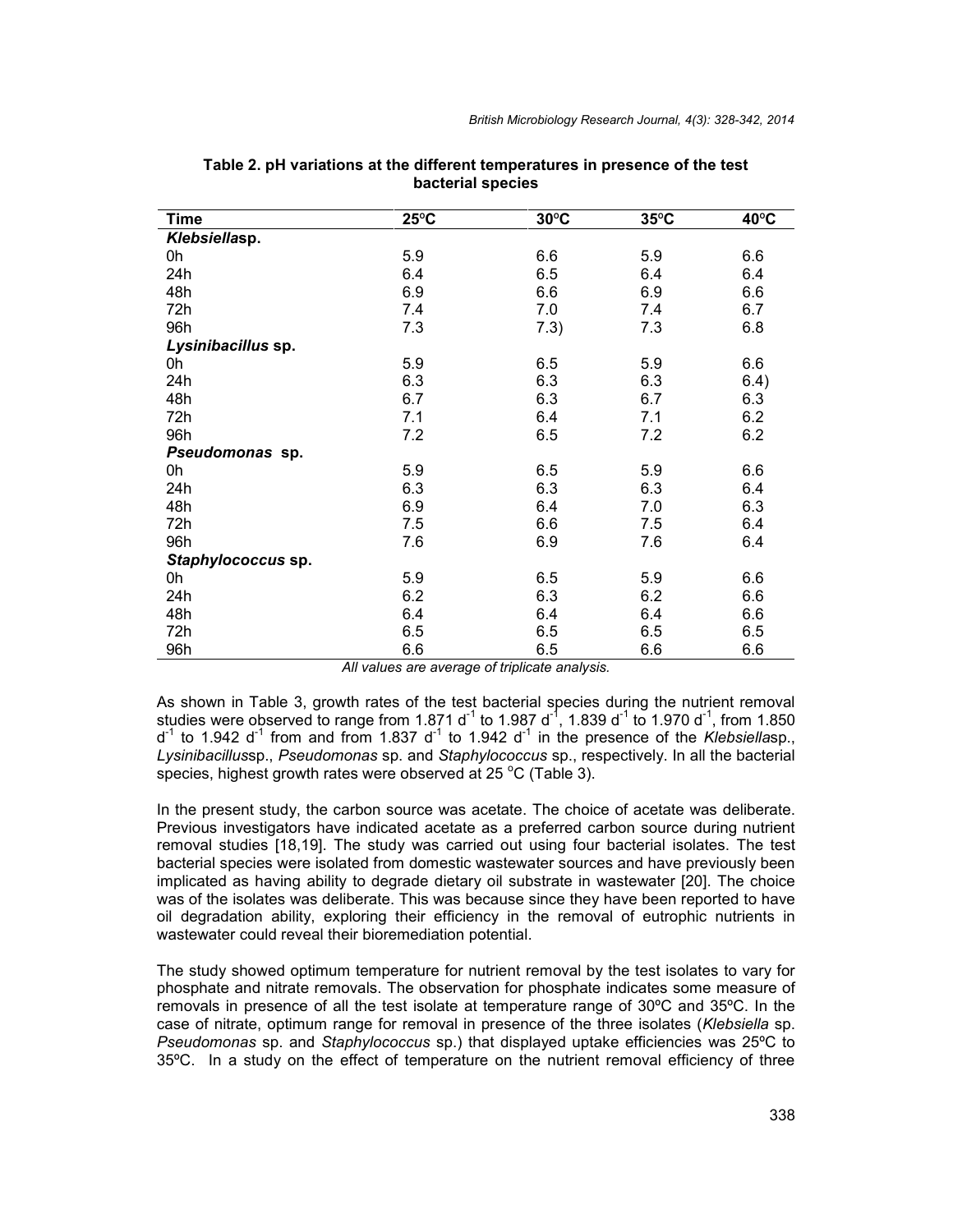protozoan isolates, 25ºC was indicated as the optimum temperature for phosphate and nitrate removal in activated sludge mixed liquor [21].

| Time          | $25^{\circ}$ C    | $30^{\circ}$ C | $35^{\circ}$ C | $40^{\circ}$ C |
|---------------|-------------------|----------------|----------------|----------------|
| Klebsiella sp |                   |                |                |                |
| 24 h          | 1.543             | 1.952          | 1.905          | 1.856          |
| 48 h          | 1.954             | 1.958          | 1.910          | 1.862          |
| 72 h          | 1.974             | 1.958          | 1.925          | 1.868          |
| 96 h          | 1.987             | 1.967          | 1.927          | 1.871          |
|               | Lysinibacillus sp |                |                |                |
| 24 h          | 1.940             | 1.832          | 1.893          | 0.000          |
| 48 h          | 1.951             | 1.834          | 1.896          | 1.933          |
| 72 h          | 1.961             | 1.834          | 1.898          | 1.933          |
| 96 h          | 1.970             | 1.839          | 1.903          | 1.935          |
|               | Pseudomonas sp    |                |                |                |
| 24 h          | 1.936             | 1.837          | 1.830          | 1.857          |
| 48 h          | 1.939             | 1.839          | 1.841          | 1.858          |
| 72 h          | 1.940             | 1.846          | 1.845          | 1.859          |
| 96 h          | 1.942             | 1.853          | 1.850          | 1.860          |
|               | Staphylococcus sp |                |                |                |
| 24 h          | 1.936             | 1.835          | 1.896          | 0.000          |
| 48 h          | 1.939             | 1.836          | 1.898          | 1.856          |
| 72 h          | 1.940             | 1.836          | 1.900          | 1.857          |
| 96 h          | 1.942             | 1.837          | 1.903          | 1.859          |

#### **Table 3. Growth rate (d-1 ) of the test bacterial species at the different temperatures during the nutrient removal studies**

*All values are average of triplicate analysis.*

Despite the fact that temperature is indicated as one of the factors that affect the growth and metabolic processes of microorganisms, there seems to be contradictory reports on its effects on nutrient removal in presence of difference organisms [22, 23]. It is also specified that temperature is a key parameter which affects reaction kinetics and performance of biological nutrient removal systems. There are also, conflicting observations on the role of temperature on enhanced biological nutrient removal systems [24, 25]. It is suggested that the inconsistencies in temperature findings among different investigators may be as a result of varying substrates, diverse system configurations, use of different analytical techniques and the application of different operational conditions, hence making it challenging to compare results [3,26].

An observation in this study was that although maximum growth rates were obtained at incubation temperature of 25ºC by the different isolates during the nutrient removal studies, this was not the optimum temperature for nutrient removal by the majority of the isolates. It is indicated that while there may be optimal ranges temperature for growth by different organisms, such optimal ranges may not necessarily be the same for nutrient removal [27, 28]. Although all the temperatures investigated during the course of this study were within the mesophilic ranges, available reports suggests that biological treatment activity is reported to accelerate in warm temperatures and to slow in cool temperatures, but extremely hot or cold temperatures can stop treatment processes [29]. According to Mamais and Jenkins [30], the optimum operating temperature for an efficient biological nutrient process should range between 28ºC and 30ºC.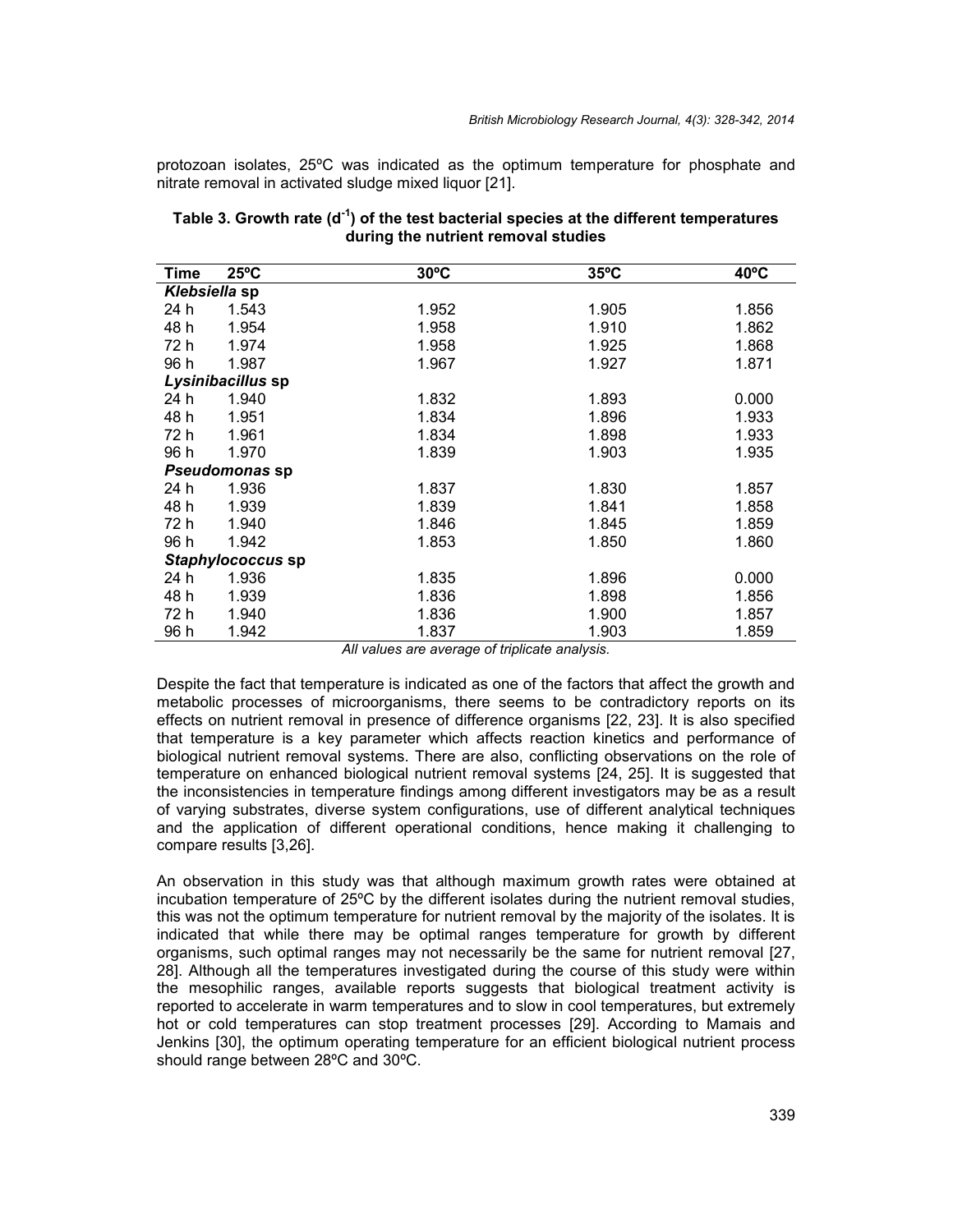In the by Brdjanovic [31], during the investigation of the short-term effects of temperature on phosphate removal in biological systems, an optimum temperature 20ºC was observed. Similarly, Jones and Stephenson [32] indicated that although a temperature of 30ºC was observed as optimum for phosphate removal in wastewater, remarkable removals were also observed at extreme temperatures of 5ºC and 40ºC.

The study revealed a slow but steady increase in pH throughout the period of incubation, a trend that was observed irrespective of the isolate used for investigation or incubation temperature. Steady increases in pH during nutrient removal studies have been reported by earlier workers [21,28]. The increase in pH during biological nutrient removal is suggested to be due to the utilization of residual oxygen as a result of nutrient uptake, which simultaneously consumes  $H^*$  in reactors [28].

# **4. CONCLUSION**

The study which investigated the effect of temperature on the nutrient removal ability of the test bacterial species was able to reveal the following:

- The Optimum temperatures for nutrient removal were observed to range from 30ºC to 35  $\degree$ C for phosphate removal and 25 $\degree$ C to 35 $\degree$ C for nitrate removal
- The optimum temperature for the highest growth rate was not observed to be the optimum temperature for nutrient removal by the majority of the test bacterial species
- All the test bacterial species showed remarkable nitrate removal were efficient at incubation temperature of 25ºC to 35ºC. At 40ºC, only the *Klebsiella* sp still exhibited nitrate removal ability.
- Between 30ºC and 35ºC, all the four isolates showed remarkable phosphate removal
- During nutrient removal studies in presence of the test bacterial species, there were consistent but slow increases in pH of the wastewaters.

The study was able to provide relevant information on the effect of temperature on the nutrient removal efficiency of the isolates in synthetic wastewaters.

# **COMPETING INTERESTS**

Authors have declared that no competing interests exist.

# **REFERENCES**

- 1. EPA. Onsite wastewater treatment systems manual. 2002: EPA/625/R-00/008/2002. Available from http:// www.epa.gov/owmitnet/mtbfact.htm
- 2. Becker EW. Microalgae: Biotechnology and Microbiology. Cambridge University Press, Cambridge; 1994.
- 3. Larsdotter K. Microalgae for phosphorus removal from wastewater in a Nordic climate.A Doctoral Thesis from the School of Biotechnology, Royal Institute of Technology, Stockholm, Sweden; 1994.
- 4. De-Bashana LE, Yoav BB. Recent advances in removing phosphorus from wastewater and its future use as fertilizer (1997–2003). Water Research. 2004; 38(19):4222–4246.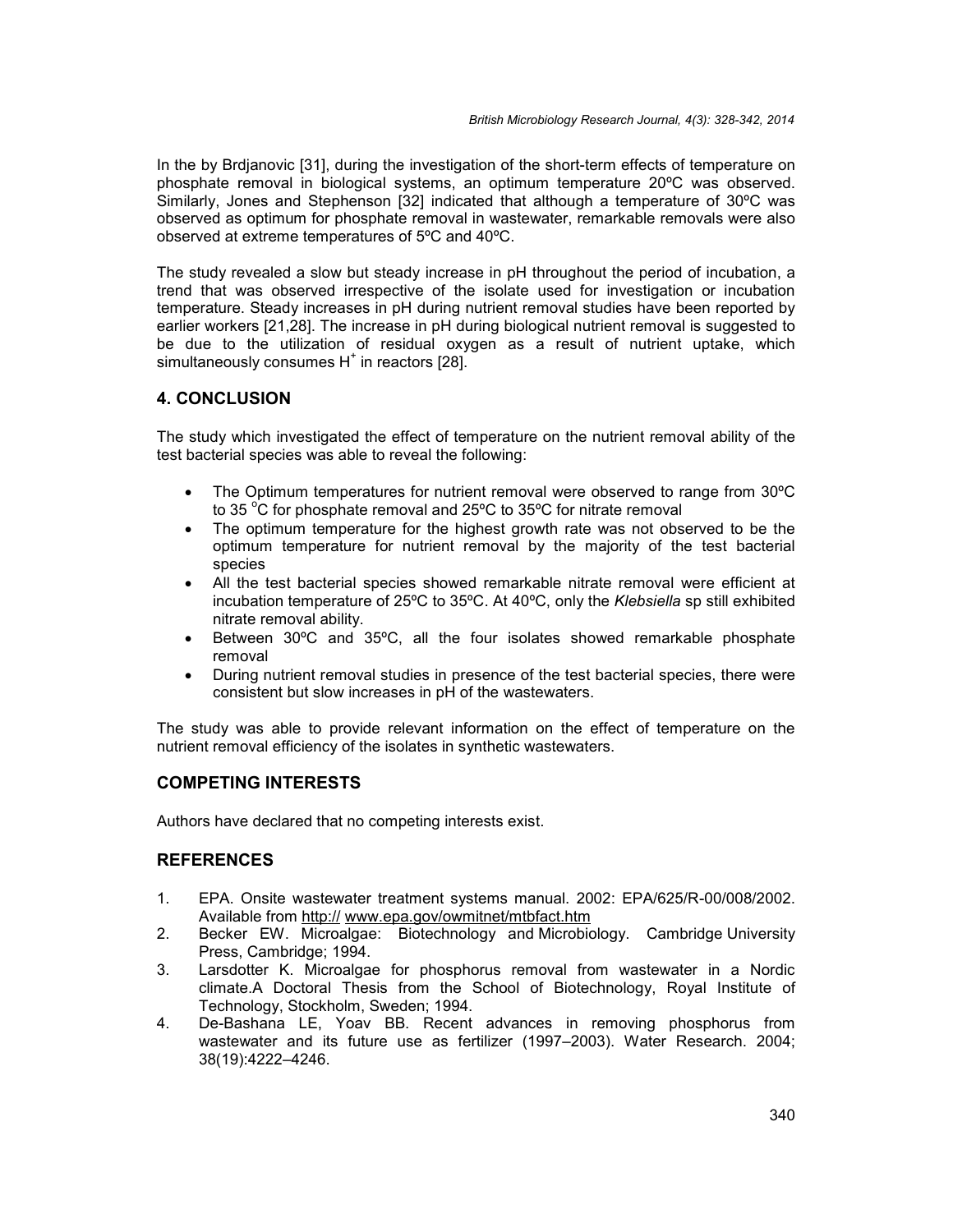- 5. Ramothokang TR, Simelane SC, Bux F. Biological nitrogen and phosphorus removal by filamentous bacteria in pure culture. Water Institute of South Africa (WISA) Biennial Conference, Durban, South Africa; 2006.
- 6. Srivastava NK, Majumder CB. Novel biofiltration methods for the treatment of heavy metals from industrial wastewater. Journal of Hazardous Materials. 2008:151(1):1-8.
- 7. Sathasivan A. Biological Nutrient removal processes for wastewater treatment, water and wastewater treatment technologies. Encyclopedia of Life Support Systems (EOLSS); 2009.
- 8. [8] Sarioglu M. Biological phosphorus removal in a sequencing batch reactor by using pure cultures. Process Biochemistry. 2005:40:1599-1603.
- 9. Tchobanoglous G, Burton FL, Stensel HD. Wastewater Engineering: Treatment and Reuse. Metcalf & Eddy, Inc., 4th Edition, McGraw-Hill Education; 2003.
- 10. Jalal KCA, ZahangirAlam MD, Matin WA, Kamaruzzaman BY, Akbar J, ToffazelH.Removal of nitrate and phosphate from municipal wastewater sludge by *Chlorella vulgaris*, *Spirulinaplatensis*and*Scenedesmusquadricauda.* IIUM Engineering Journal. 2011;12(4):125-132
- 11. Bitton G. Wastewater Microbiology. John Wiley & Sons, inc., Publication; USA. 1994;3:63-65.
- 12. Momba MNB, Cloete TE. The relationship of biomass to phosphate uptake by *Acinetobacter junii* activated sludge mixed liquor. Water Research. 1996:30:364–370
- 13. Mbewele L. Microbial phosphorus removal in wastewater stabilization pond.A Licentiate Thesis from the School of Biotechnology: A Royal Institute of Technology, Albanova, Stockholm, Sweden; 2006
- 14. Krishnaswamy U, Muthuchamy M, Perumalsamy L. Biological removal of phosphate from synthetic wastewater using bacterial consortium. Iranian Journal of Biotechnology. 2011:9(1):37-49.
- 15. Jackson LM, Myers JE.Free-water surface wetlands treating NPR-3 produced water year No. 2. Work Performed Under Rocky Mountain Oilfield Testing Center (RMOTC) CRADA No. 2001-001; 2002.
- 16. APHA. 2001. Standard Methods for the Examination of Water and Wastewater, 22<sup>nd</sup> edition. APHA, Washington D.C.; 2012.
- 17. Hammer O, Harper DAT, Ryan PD. 2001. PAST: Paleontological statistics software package for education and data analysis. Palaeontologia Electronica. 2001:4(1):9. http://palaeo-electronica.org/2001\_1/past/issue1\_01.htm
- 18. Kargi F, Uygur, A. Effect of carbon source on biological nutrient removal in a sequencing batch reactor. Bioscience Technology. 2003:89(1):89-93.
- 19. Akpor OB, Momba MNB, OkonkwoJO..Protozoan biomass relation to nutrient and chemical oxygen demand removal in activated sludge mixed liquor. Biotechnology Journal. 2008:3:1083–1087.
- 20. Odeyemi AT, Aderiye BI, Bamidele OS. Lipolytic activity of some strains of *Klebsiella*, *Pseudomonas* and *Staphylococcus* spp. from restaurant wastewater and receiving stream.Journal of Microbiology Research. 2013:3(1):43-52.
- 21. Akpor OB, Momba MNB, Okonkwo JO. The effects of pH and temperature on phosphate and nitrate removal by wastewater protozoa.African Journal of Biotechnology. 2008:7(13):2221-2226.
- 22. Mino T. Review: microbial selection of polyphosphate-accumulating bacteria in activated sludge wastewater treatment processes for enhanced biological removal. Biochemistry. 2000:63(3):341-348.
- 23. Seviour RJ, Mino T, Onuki M. The microbiology of biological phosphorus removal in activated sludge systems. FEMS Microbiological Review. 2003*;*27:99-127.